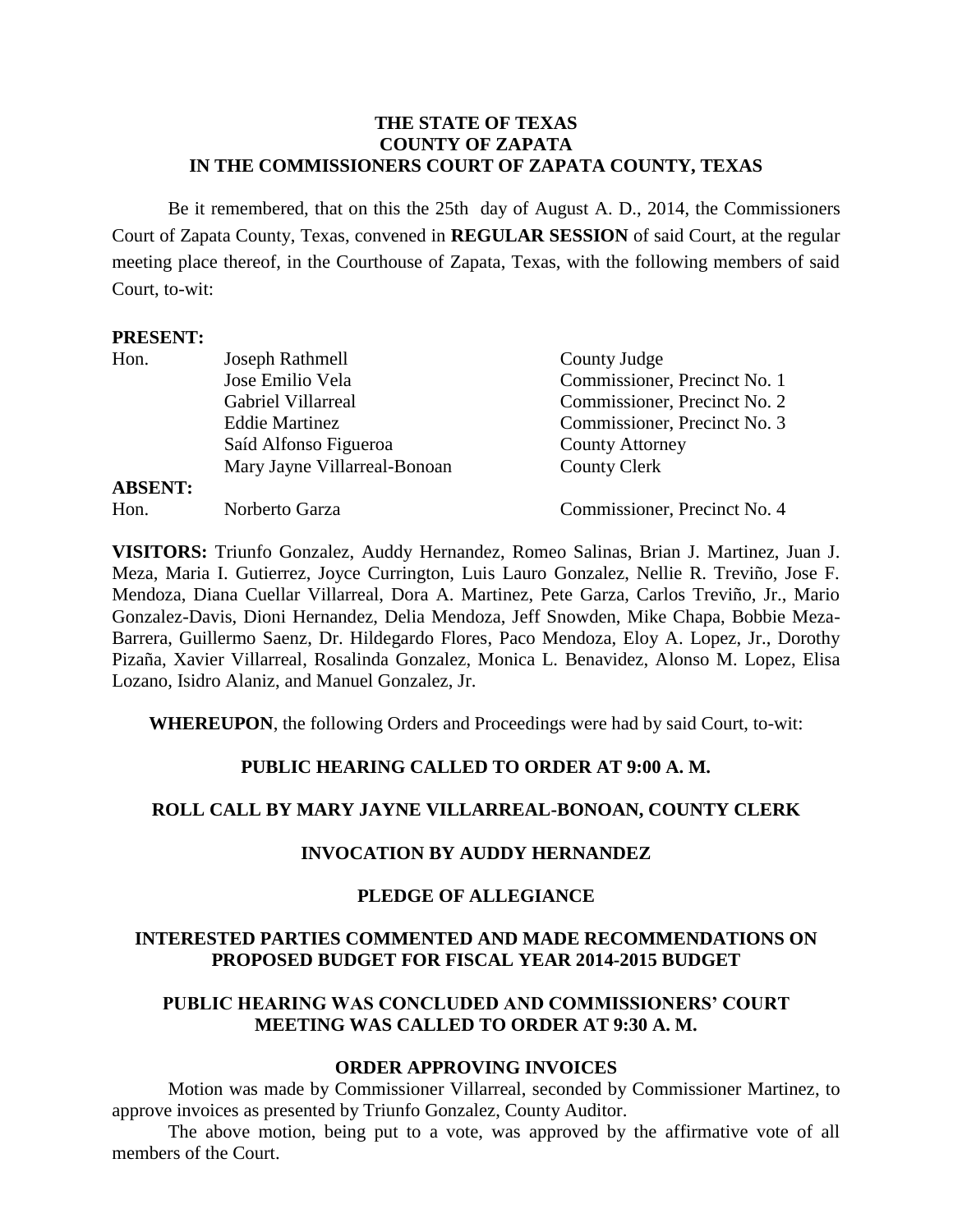## **ORDER APPROVING CHECKS ISSUED**

Motion was made by Commissioner Vela, seconded by Commissioner Villarreal, to approve checks issued as requested by Hon. Romeo Salinas, County Treasurer.

The above motion, being put to a vote, was approved by the affirmative vote of all members of the Court.

## **END OF YEAR FINANCIAL REPORT FOR 2013 – 2014 ZAPATA COUNTY FAIR ASSOCIATION**

Paco Mendoza, VP Zapata County Fair Association, presented the court with the end of year financial report for the 2013 – 2014 Zapata County Fair Association. (Complete report attached for the record.)

Mr. Mendoza also reported on the  $4<sup>th</sup>$  Annual Fishing Tournament. There were a total of 543 children participating. The event took place at the Bravo Park and 100% sponsored.

## **PRESENTATION ON FLEET FUELING SYSTEM**

Michelle Molina, Fleet Fueling System Manager for Arguindegui Oil Company, made a presentation regarding the Fleet Fueling System (credit cards) from Arguindegui Oil Co. as requested by Elisa Lozano, Arguindegui Oil Co. (Report is attached for the record.)

## **ORDER ADOPTING COUNTY BUDGET FOR FISCAL YEAR 2014-2015**

Motion was made by Commissioner Martinez, seconded by Commissioner Villarreal, to adopt and approve the County Budget for Fiscal Year 2014-2015, with recommendations and changes as approved by majority of vote, as requested by Triunfo Gonzalez, County Auditor.

The above motion, being put to a vote, was approved by the affirmative vote of all members of the Court.

# **ORDER APPROVING TAX RATE FOR FISCAL YEAR 2013-2014**

Motion was made by Commissioner Martinez, seconded by Commissioner Villarreal, to adopt a tax rate of 0.790000/\$100 valuation for Zapata County in accordance with Local Government Code Sections 111.007-111.010 by executing an "Order Setting the Tax Rate for "2014-2015, " be approved as follows:

| TOTAL TAX | 0.790000 |
|-----------|----------|

as requested by Triunfo Gonzalez, County Auditor.

The above motion, being put to a vote, was approved by the affirmative vote of all members of the Court.

# **ORDER SETTING SALARIES AND NUMBER OF POSITIONS BY APPROVING GENERAL ORDER OF PERSONNEL FOR FISCAL YEAR 2014-2015**

Motion was made by Commissioner Vela, seconded by Commissioner Villarreal, to approve to set salaries and the number of positions by approving the "General Order of Personnel for Fiscal Year 2014-2015 as request by Triunfo Gonzalez, County Auditor.

The above motion, being put to a vote, was approved by the affirmative vote of all members of the Court.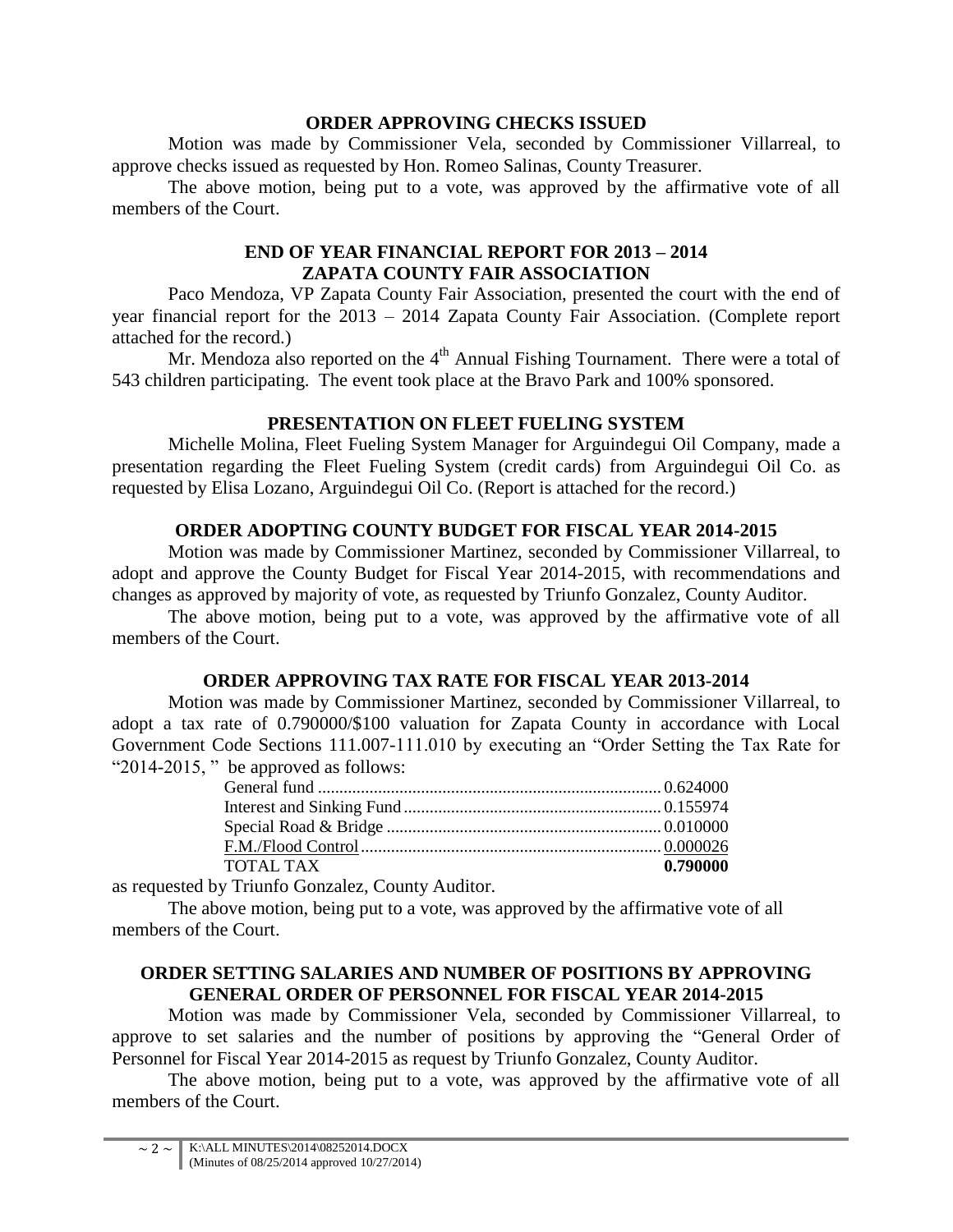#### **ORDER APPROVING OPERATION GENERAL ORDER FOR FISCAL YEAR 2014-2015**

Motion was made by Commissioner Vela, seconded by Commissioner Villarreal, to approve request by County Auditor Triunfo Gonzalez, to approve the "Operation General Order for Fiscal Year 2014-2015".

The above motion, being put to a vote, was approved by the affirmative vote of all members of the Court.

#### **ORDER APPROVING AND AUTHORIZING COUNTY TREASURER AND COUNTY AUDITOR TO CLOSE ALL ACCOUNTS AND MAKE ALL NECESSARY LINE ITEM TRANSFERS**

Motion was made by Commissioner Martinez, seconded by Commissioner Villarreal, to approve and authorize the County Treasurer and the County Auditor to close all accounts and make all necessary line item transfers as requested by Triunfo Gonzalez, County Auditor.

The above motion, being put to a vote, was approved by the affirmative vote of all members of the Court.

#### **ORDER APPROVING SAVNS MAINTENANCE GRANT CONTRACT**

Motion was made by Commissioner Villarreal, seconded by Commissioner Vela, to approve the SAVNS Maintenance Grant contract between the office of the Attorney General and Zapata County for 2014 – 2015 as requested by Hon. Joe Rathmell, County Judge.

The above motion, being put to a vote, was approved by the affirmative vote of all members of the Court.

## **ORDER APPROVING SERVICE RENEWAL AGREEMENT FOR ZAPATA COUNTY VINE SERVICE**

Motion was made by Commissioner Vela, seconded by Commissioner Martinez, to approve the Service Renewal Agreement for the Zapata County VINE Service (Automated Victim Notification Services) as requested by Hon. Joe Rathmell, County Judge.

The above motion, being put to a vote, was approved by the affirmative vote of all members of the Court.

## **ORDER APPROVING AGREEMENT BETWEEN ZAPATA COUNTY AND FREDRICK, PERALES, ALLMON & ROCKWELL, P.C.**

Motion was made by Commissioner Vela, seconded by Commissioner Martinez, to approve an agreement between Zapata County and Fredrick, Perales, Allmon, & Rockwell, P.C. for representation of the County proceedings related to the J. Moss Investments (JFM) Land Treatment Facility as requested by Hon. Joe Rathmell, County Judge.

The above motion, being put to a vote, was approved by the affirmative vote of all members of the Court.

## **COMMUNICATIONS**

Chilo Alaniz, District Attorney and Alonso Lopez, Zapata County Sheriff, communicated that a police vehicle was transferred to Zapata County for highway interdiction. A summary judgment was filed for a 2009 Mac pumper truck which will also be given to Zapata County.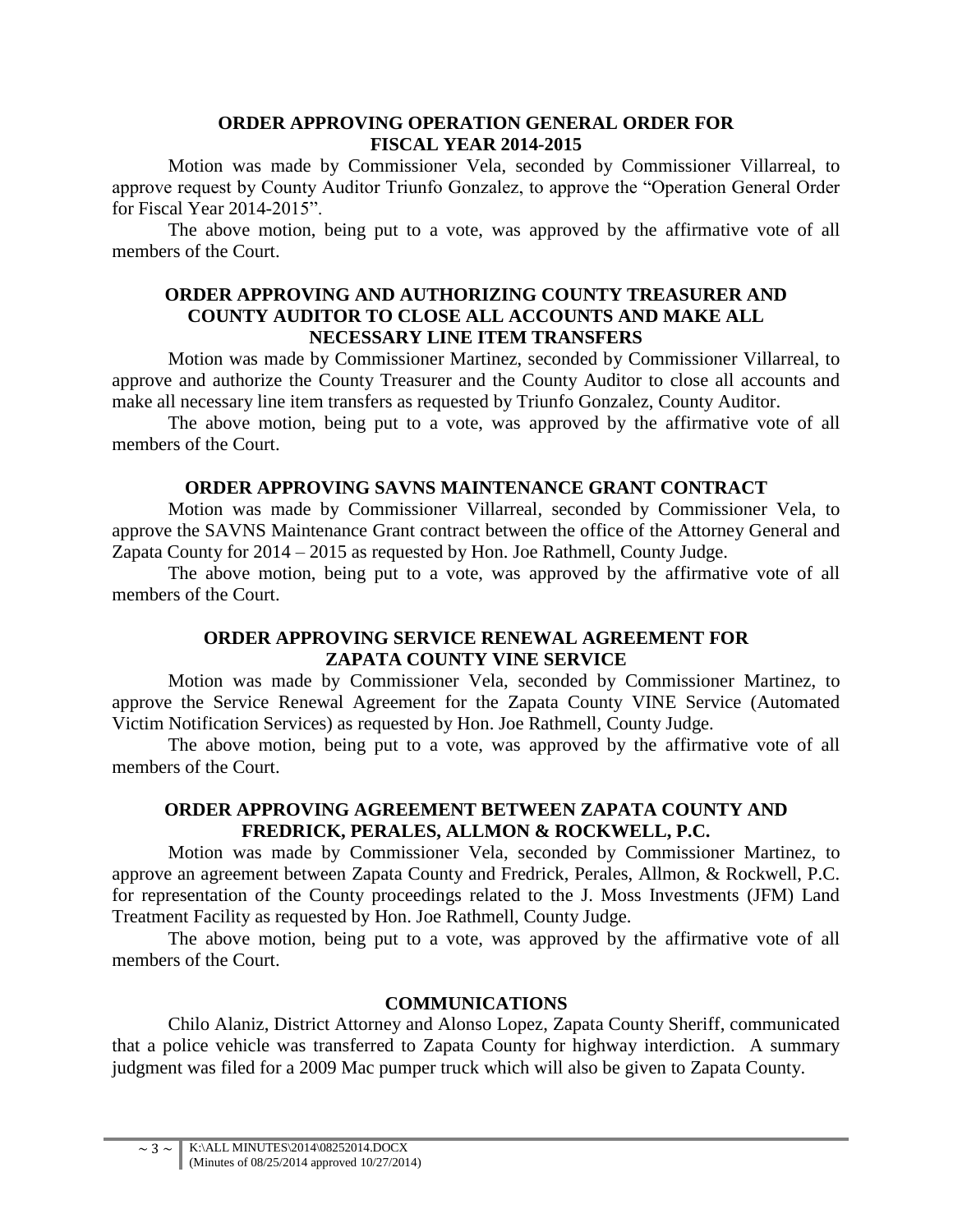## **ORDER APPROVING PAYMENT OF TWO INVOICES FOR CAROLYN ARNOLD COMMUNICATION CONSULTANT**

Motion was made by Commissioner Martinez, seconded by Commissioner Villarreal, to approve payment of two (2) invoices for Carolyn Arnold Communication Consultant totaling the amount of \$2,775.24 as requested by Hon. Joe Rathmell, County Judge.

The above motion, being put to a vote, was approved by the affirmative vote of all members of the Court.

# **ORDER ADOPTING ZAPATA COUNTY CALENDAR FOR FISCAL YEAR 2014 – 2015**

Motion was made by Commissioner Vela, seconded by Commissioner Martinez, to adopt the Zapata County Calendar for Fiscal year 2014 – 2015 which includes holidays, pay days, and Commissioners Court schedule as requested by Nellie R. Treviño, Personnel Manager.

The above motion, being put to a vote, was approved by the affirmative vote of all members of the Court.

## **ORDER APPROVING TAC HEALTH INSURANCE RENEWAL**

Motion was made by Commissioner Martinez, seconded by Commissioner Villarreal, to approve the TAC Health Insurance Renewal as presented for fiscal year 2014 – 2015 as requested by Nellie R. Treviño.

The above motion, being put to a vote, was approved by the affirmative vote of all members of the Court.

## **ORDER APPROVING TEXAS DEPARTMENT OF STATE HEALTH SERVICES GRANT APPLICATION**

Motion was made by Commissioner Vela, seconded by Commissioner Villarreal, to approve a Texas Department of State Health Services grant application of \$35,000.00 for the purchase of a new ambulance as requested by Chief J.J. Meza, Zapata County Fire Department.

The above motion, being put to a vote, was approved by the affirmative vote of all members of the Court.

## **ORDER APPROVING CHANGE ORDER NO. 1 FOR FALCON LAKE ESTATES EAST**

Motion was made by Commissioner Vela, seconded by Commissioner Martinez, to approve change order No. 1 for Falcon Lake Estates East. Changes needed to remove extra lift station, generator and auto transfer switch and add channel embankment, remove / replace concrete slabs and add manhole as requested by Manuel Gonzalez, Premier Engineering.

The above motion, being put to a vote, was approved by the affirmative vote of all members of the Court.

## **ORDER TO TABLE REQUEST BY MANUEL GONZALEZ TO CHANGE ORDER NO. 1 VELEÑO / RAMIREZ SEWER IMPROVEMENT CHANGES**

Motion was made by Commissioner Martinez, seconded by Commissioner Villarreal, to table request by Manuel Gonzalez, of Premier Engineering, regarding change order No. 1 Veleño / Ramirez Sewer Improvements. Changes are needed to add extra manholes and line to existing building and extend service to existing apartments and add sewer transfer pump requested by Zapata County.

The above motion, being put to a vote, was approved by the affirmative vote of all members of the Court.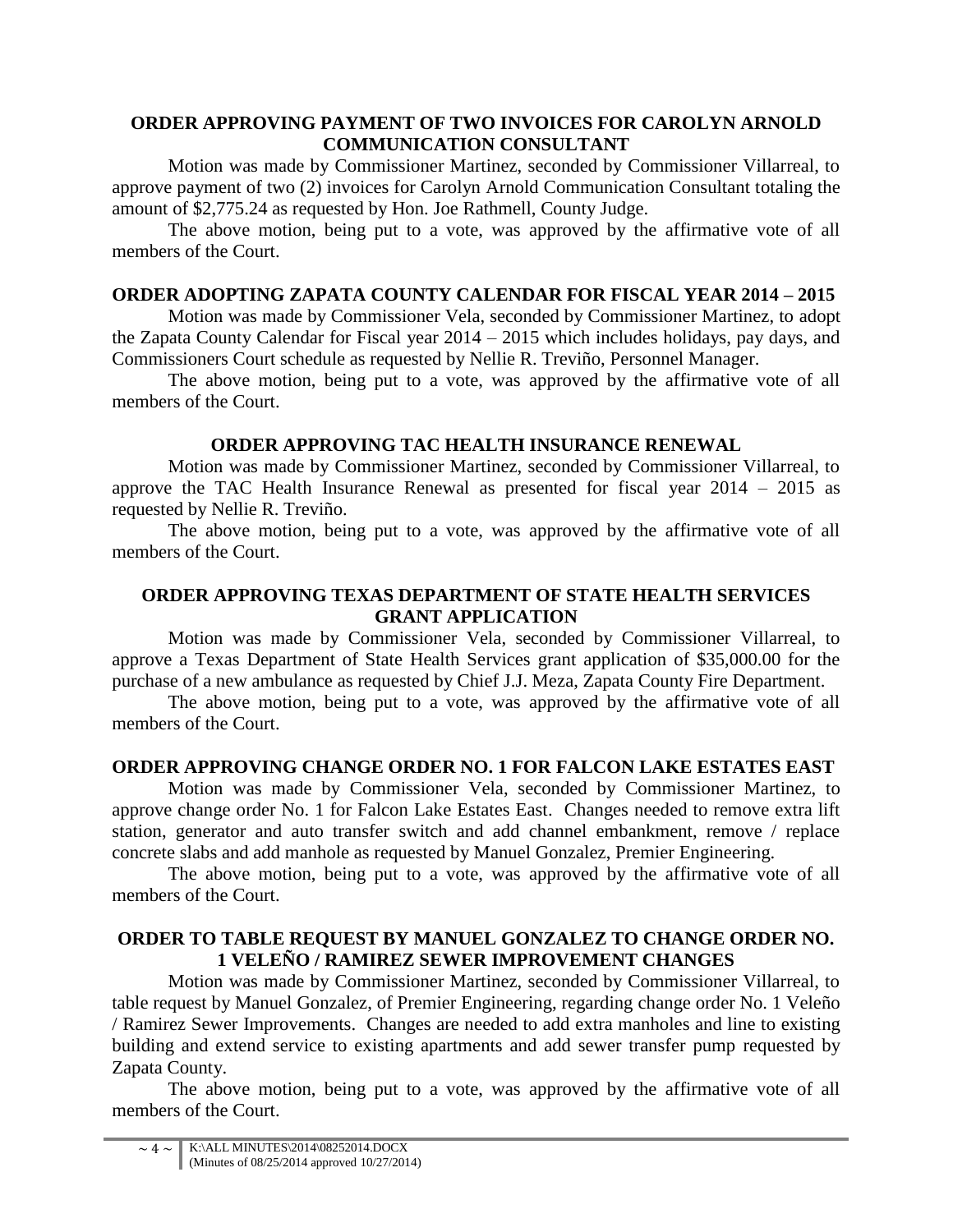#### **ORDER APPROVING CHANGE ORDER NO. 1 FOR FOUR SEASONS**

Motion was made by Commissioner Martinez, seconded by Commissioner Villarreal, to approve change order No. 1 for Four Seasons. Changes are needed to remove excess line and manholes that have been included in a grant application as requested by Manuel Gonzalez, Premier Engineering.

The above motion, being put to a vote, was approved by the affirmative vote of all members of the Court.

#### **NO ACTION WAS TAKEN ON REQUEST BY ISELA WELLS**

No action was taken on request by Isela Wells, of Girl Scouts of America regarding a request by Zapata Girl Scouts who are looking for a house to perform meetings and troop activities.

#### **ORDER APPROVING USE OF ZAPATA COUNTY COMMUNITY CENTER FOR HEALTH FAIR**

Motion was made by Commissioner Vela, seconded by Commissioner Martinez, to approve the use of the Zapata County Community Center on August 30, 2014 for the purpose of a Health Fair as requested by Jose Peña, Human Health Services.

The above motion, being put to a vote, was approved by the affirmative vote of all members of the Court.

#### **ORDER TO DENY REQUEST BY CLAUDIA BURUATO OF PROYECTO AYUDA**

Motion was made by Commissioner Vela, seconded by Commissioner Martinez, to deny request by Claudia Buruato of Proyecto Ayuda regarding request for financial support for Alcohol & Drug Abuse programs formally conducted by South Texas Council on Alcohol and Drug Abuse (STCADA).

The above motion, being put to a vote, was approved by the affirmative vote of all members of the Court.

## **ORDER APPRVING LINE ITEM TRANSFERS**

Motion was made by Commissioner Martinez, seconded by Commissioner Villarreal, to approve the following line item transfer to meet budget requirements:

|       | Department   | Line Item  | Fund                    | Amount     |
|-------|--------------|------------|-------------------------|------------|
| From: | County Clerk | 10-403-484 | Elections               | \$1,700.00 |
| To:   | County Clerk | 10-403-462 | <b>Equipment Rental</b> | \$1,700.00 |

as requested by Hon. Mary Jayne Villarreal-Bonoan, County Clerk.

The above motion, being put to a vote, was approved by the affirmative vote of all members of the Court.

Motion was made by Commissioner Martinez, seconded by Commissioner Villarreal, to approve the following line item transfer to meet budget requirements:

|       | Department             | Line Item        | Fund                         | Amount     |
|-------|------------------------|------------------|------------------------------|------------|
| From: | <b>ZC Civic Center</b> | $10 - 518 - 336$ | Supplies & Services          | \$175.00   |
| To:   | <b>ZC Civic Center</b> | 10-518-454       | Pavilion/Fairgrounds Repairs | \$175.00   |
| From: | <b>ZC Civic Center</b> | 10-518-427       | Travel & Per Diem            | \$1,000.00 |
| To:   | <b>ZC Civic Center</b> | 10-518-454       | Pavilion/Fairgrounds Repairs | \$1,000.00 |
|       | _____<br>---<br>__     |                  |                              |            |

as requested by Laura Garza, Civic Center.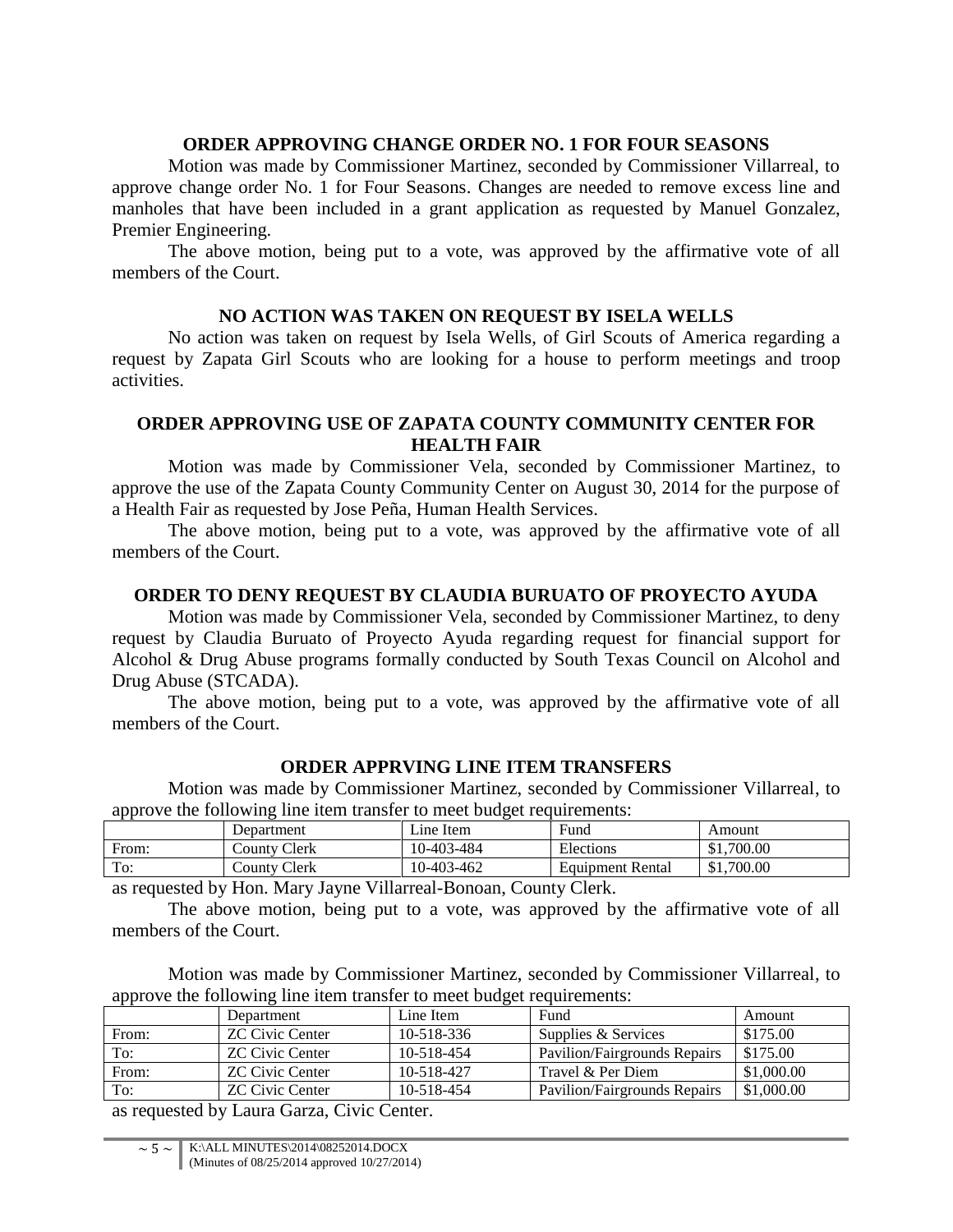The above motion, being put to a vote, was approved by the affirmative vote of all members of the Court.

Motion was made by Commissioner Martinez, seconded by Commissioner Villarreal, to approve the following line item transfer to meet budget requirements:

|       | Department                  | Line Item  | Fund                     | Amount   |
|-------|-----------------------------|------------|--------------------------|----------|
| From: | <b>ZC Museum of History</b> | 10-668-336 | Supplies & Services      | \$461.08 |
| To:   | <b>ZC Museum of History</b> | 10-668-482 | <b>Contract Services</b> | \$461.08 |
| From: | <b>ZC Museum of History</b> | 10-668-480 | <b>Subscriptions</b>     | \$500.00 |
| To:   | <b>ZC Museum of History</b> | 10-668-482 | <b>Contract Services</b> | \$500.00 |

as requested by Dr. Hildegardo Flores, ZC Museum of History Director.

The above motion, being put to a vote, was approved by the affirmative vote of all members of the Court.

Motion was made by Commissioner Martinez, seconded by Commissioner Villarreal, to approve the following line item transfer to meet budget requirements:

| . .   | Department         | Line Item    | Fund                   | Amount     |
|-------|--------------------|--------------|------------------------|------------|
| From: | Zapata Waste Water | 08-602-428   | Conference / Seminar   | \$1,000.00 |
| To:   | Zapata Waste Water | $08-602-310$ | <b>Office Supplies</b> | \$1,000.00 |
| From: | Zapata Waste Water | 08-602-443   | Electricity            | \$1,500.00 |
| To:   | Zapata Waste Water | $08-602-121$ | Overtime               | \$1,500.00 |
| From: | Zapata Waste Water | 80-600-443   | Electricity            | \$3,000.00 |
| To:   | Zapata Waste Water | 80-600-121   | Overtime               | \$3,000.00 |

as requested by Carlos Treviño, Jr., Water Plant Manager.

The above motion, being put to a vote, was approved by the affirmative vote of all members of the Court.

Motion was made by Commissioner Martinez, seconded by Commissioner Villarreal, to approve the following line item transfer to meet budget requirements:

|       | Department             | Line Item   | Fund                    | Amount   |
|-------|------------------------|-------------|-------------------------|----------|
| From: | Office<br>$T_{\rm ax}$ | 10-499-462  | <b>Equipment Rental</b> | \$500.00 |
| To:   | Tax Office             | 10-499-427  | Travel/Workshops        | \$500.00 |
| .     | $\tilde{\phantom{a}}$  | .<br>$\sim$ |                         |          |

as requested by Luis Lauro Gonzalez, Tax Assessor / Collector.

The above motion, being put to a vote, was approved by the affirmative vote of all members of the Court.

Motion was made by Commissioner Martinez, seconded by Commissioner Villarreal, to approve the following line item transfer to meet budget requirements:

|       | Department      | $\angle$ ine Item | Fund                     | Amount                  |
|-------|-----------------|-------------------|--------------------------|-------------------------|
| From: | Indigent Health | 10-640-310        | Supplies                 | \$1,184.22              |
| To:   | Indigent Health | 10-640-336        | <b>Computer Programs</b> | .184.22<br>$Q_1$<br>JJ. |
| .     | ___<br>_____    | ____              |                          |                         |

as requested by Lupita Garza, Indigent Health Director.

The above motion, being put to a vote, was approved by the affirmative vote of all members of the Court.

Motion was made by Commissioner Martinez, seconded by Commissioner Villarreal, to approve the following line item transfer to meet budget requirements:

|       | Department             | $\mathop{\text{line}}$ Item | Fund     | Amount   |
|-------|------------------------|-----------------------------|----------|----------|
| From: | <b>Adult Probation</b> | 10-572-330                  | Fuel     | \$800.00 |
| To:   | <b>Adult Probation</b> | 10-572-310                  | Supplies | \$800.00 |
|       |                        |                             |          |          |

 $\sim 6 \sim$  K:\ALL MINUTES\2014\08252014.DOCX (Minutes of 08/25/2014 approved 10/27/2014)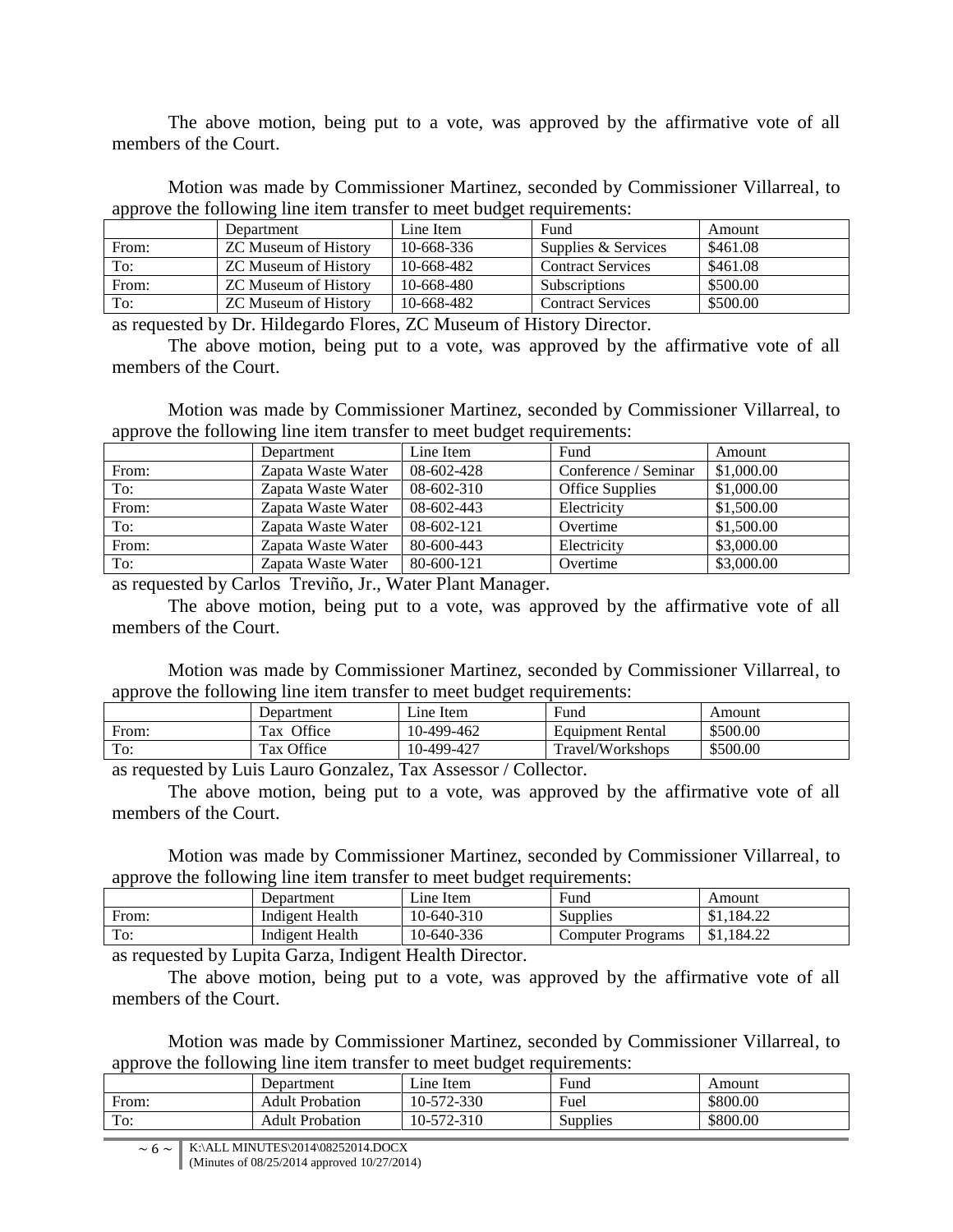as requested by Monica Benavides, Probation Office.

The above motion, being put to a vote, was approved by the affirmative vote of all members of the Court.

|       | Department       | Line Item  | Fund                    | Amount     |
|-------|------------------|------------|-------------------------|------------|
| From: | County Judge's   | 10-400-431 | Postage                 | \$209.54   |
|       | Office           |            |                         |            |
| To:   | Postage          | 10-409-311 | Postage/Express/Freight | \$209.54   |
| From: | District Clerk   | 10-450-311 | Postage                 | \$775.72   |
| To:   | Postage          | 10-409-311 | Postage/Express/Freight | \$775.72   |
| From: | JP's             | 10-455-314 | Postage                 | \$49.47    |
| To:   | Postage          | 10-409-311 | Postage/Express/Freight | \$49.47    |
| From: | Auditor          | 10-495-311 | Postage                 | \$85.40    |
| To:   | Postage          | 10-409-311 | Postage/Express/Freight | \$85.40    |
| From: | Tax Office       | 10-499-311 | Postage                 | \$8,000.00 |
| To:   | Postage          | 10-409-311 | Postage/Express/Freight | \$8,000.00 |
| From: | Sheriff's Office | 10-560-311 | Postage                 | \$217.00   |
| To:   | Postage          | 10-409-311 | Postage/Express/Freight | \$217.00   |
| From: | Code Enforcement | 10-596-311 | Postage                 | \$156.21   |
| To:   | Postage          | 10-409-311 | Postage/Express/Freight | \$156.21   |

Motion was made by Commissioner Martinez, seconded by Commissioner Villarreal, to approve the following line item transfer to meet budget requirements:

as requested by Audelia Hernandez, County Judge's Office.

The above motion, being put to a vote, was approved by the affirmative vote of all members of the Court.

Motion was made by Commissioner Martinez, seconded by Commissioner Villarreal, to approve the following line item transfer to meet budget requirements:

| . .             |                 |                   |          |          |
|-----------------|-----------------|-------------------|----------|----------|
|                 | Department      | $\angle$ ine Item | Fund     | Amount   |
| From:           | Special R $&$ B | 15-621-330        | Fuel     | \$813.00 |
| To:             | Special R $&$ B | 15-621-205        | Uniforms | \$813.00 |
| - -<br>_ _<br>. |                 |                   |          |          |

as requested by Triunfo Gonzalez, Auditor.

The above motion, being put to a vote, was approved by the affirmative vote of all members of the Court.

#### **MOTION WAS MADE BY COMMISSIONER VELA, SECONDED BY COMMISSIONER VILLARREAL, TO ENTER INTO EXECUTIVE SESSION**

## **MOTION WAS MADE BY COMMISSIONER MARTINEZ, SECONDED BY COMMISSIONER VELA, TO RETURN TO REGULAR SESSION**

# **ORDER TO TABLE REQUEST BY JUDGE RATHMELL REGARDING LEGAL SERVICE INVOICES FOR LAWSUIT FILED AGAINST FORMER ZAPATA COUNTY EMPLOYEES WHILE SERVING ON CACST**

Motion was made by Commissioner Martinez, seconded by Commissioner Vela, to table request by Judge Rathmell regarding legal service invoices for legal services invoices for lawsuit filed against former Zapata County employees while serving on the Community Action Council of South Texas (CACST).